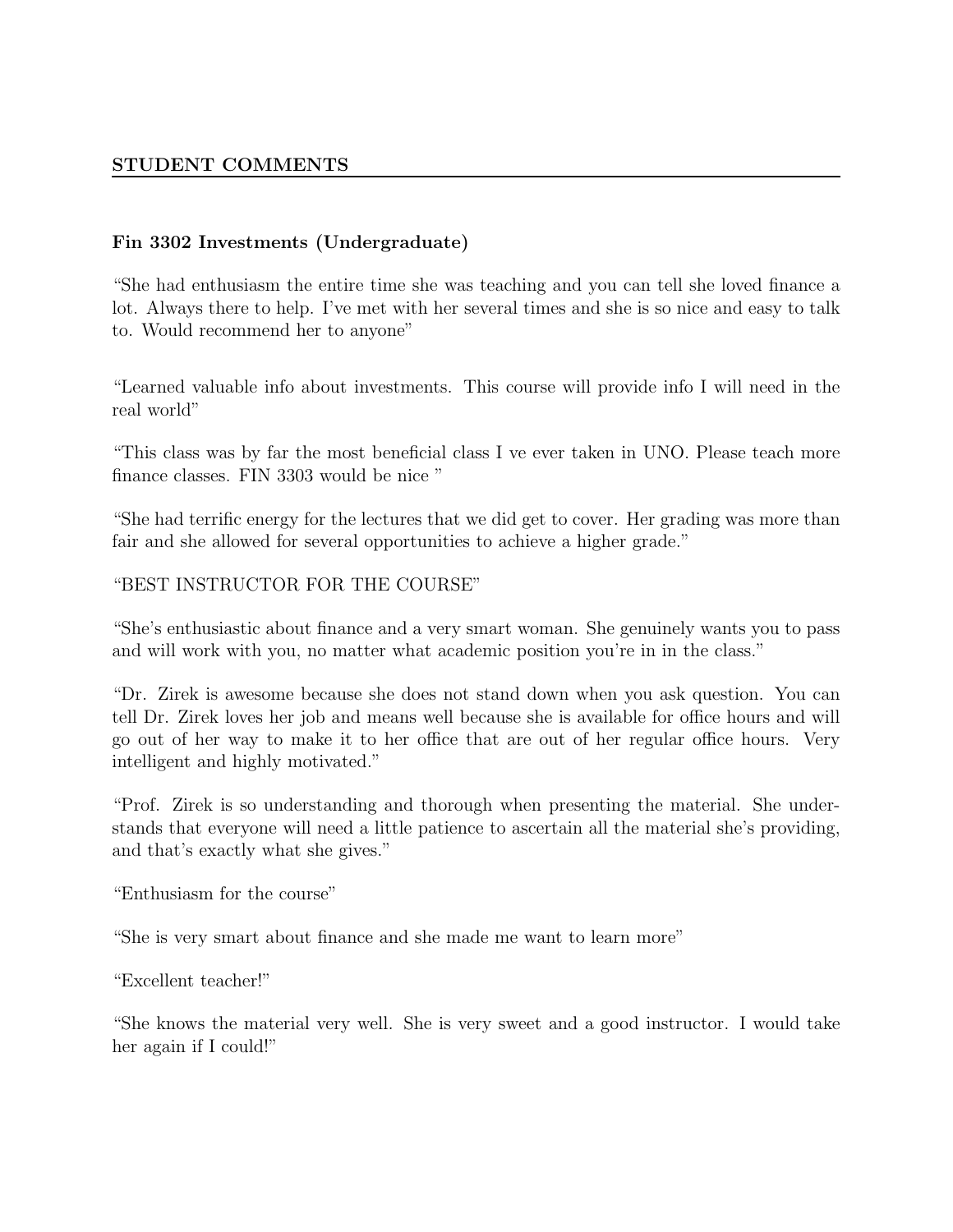#### Fin 6302-Investments (MBA online and on-ground)

"Her real world experience on Wall Street. It is a Financial Class so to have an instructor who has been a part of the primary financial establishment perhaps in the world is for sure a plus to the University's program."

"The most valuable and useful of the classes I have taken so far in the MSF program. Great professor and very interesting class discussions."

"She is very knowledgable about the subject and one of her biggest strength is that she really enjoys teaching this subject"

"Lots of knowledge"

"She shows great interest and passion on the subject. Most other teachers do not show such enthusiasm"

"Strives to make sure every student understands material"

"I learned a lot. I wish we had two semesters to cover the entire book"

"She is very helpful, courteous and knowledgeable, thank you for teaching us!"

"Very knowledgable of the subject"

"Most challenging course I have taken at UNO so far. ONO needs more professors like Dr. Zirek who challenge their students"

"Knowledge of material and enthusiasm for subject"

"Overall I really enjoyed the class and Dr. Zirek's positive attitude towards her students and the subject matter!"

"Very understanding and willing to work with students to help understand material"

"Knowledge, enthuisiasm and availaibility"

"Very knowledgable and compassionate towards her students, very helpful outside of class"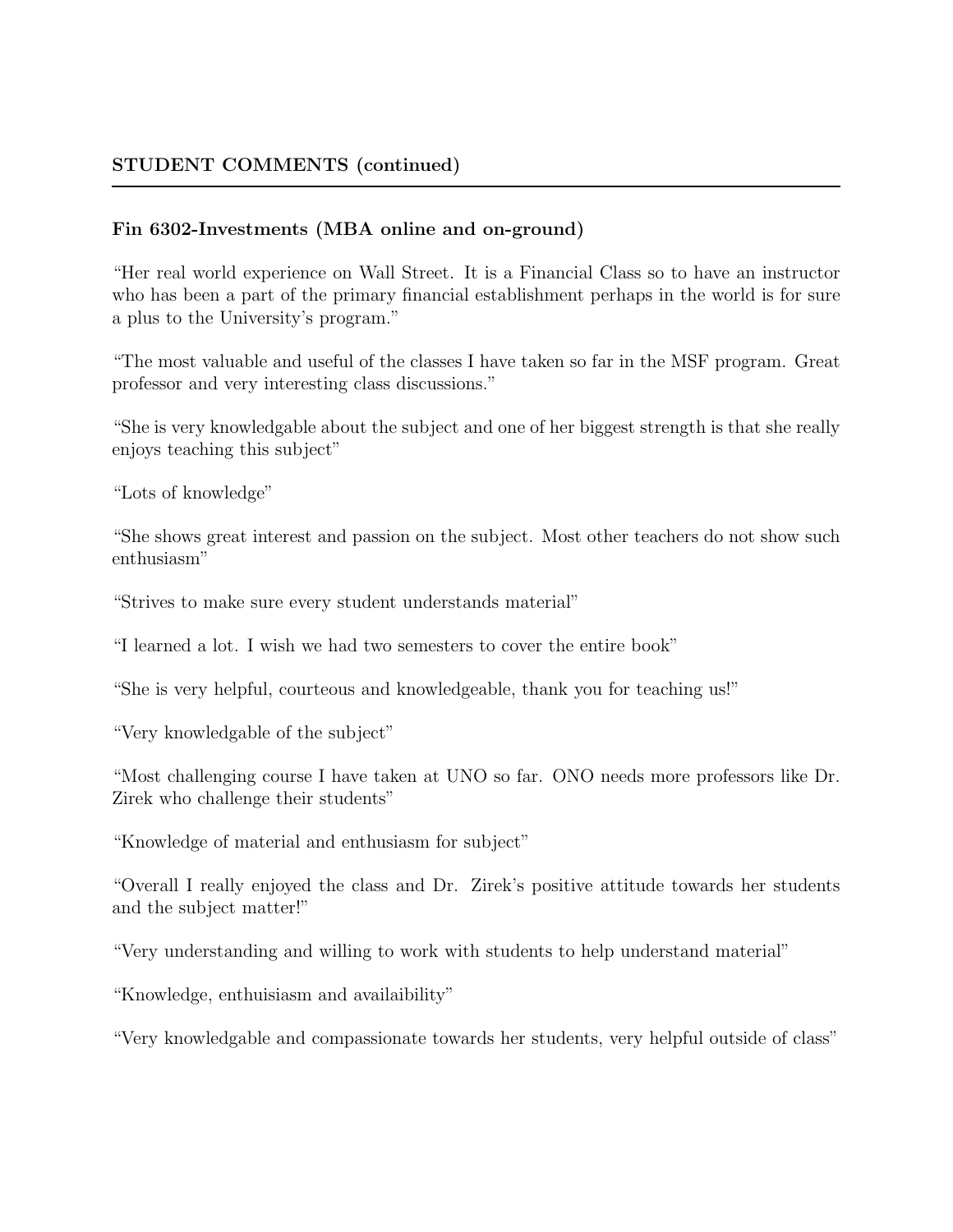"Dr. Zirek is very knowledgable. She understands the topics very well and can answer any question that was asked"

"Great class! Very informative and enjoyable. The teacher taught with a lot of enthusiasm"

"Full of patience, going detailed about the lecture and passionate to teach"

"The professor's financial background speaks for itself. Very knowledgeable in the area."

"The PowerPoints, homework, Excel problems and Testbank helped out a lot. Was available for questions either by cell, email or face to face."

#### Fin 6312-Investment Theory (PhD Level)

"Dr.Zirek is one of the nicest and smartest instructor who is teaching one of the hardest courses in the university. You never feel stressful in her class as she tries to spoon-feed you every single material in the book. She fully behave in the courteous manner with all the students and She tries to make you motivated to understand concepts and theories of the course completely. One of nicest and kind University Professor I've worked with. I learned a lot from her. I will rate her 100 out of 100. I am glad someone like her is teaching Investment Theory."

"Dr. Zirek is very passionate about teaching and communicates to the students with tremendous ease. I am excited to have her in the next semester!"

"She is the perfect Ph.D. teacher"

"Dr. Zirek, is an awesome teacher. She is thorough, knowledgeable, courteous, approachable and sensitive to students needs. She really goes out of her ways to help out the students. I wish we had more professors like her."

"Dr. Zirek is a kind, nice, and awesome professor. She provides so much valuable information during the class. Also, she provides true advises, thoughts, and opinions for future careers. No doubt, she the best!"

"highly instructive, highly detailed, encourages discussuion"

"She explains things well and makes sure everyone understands"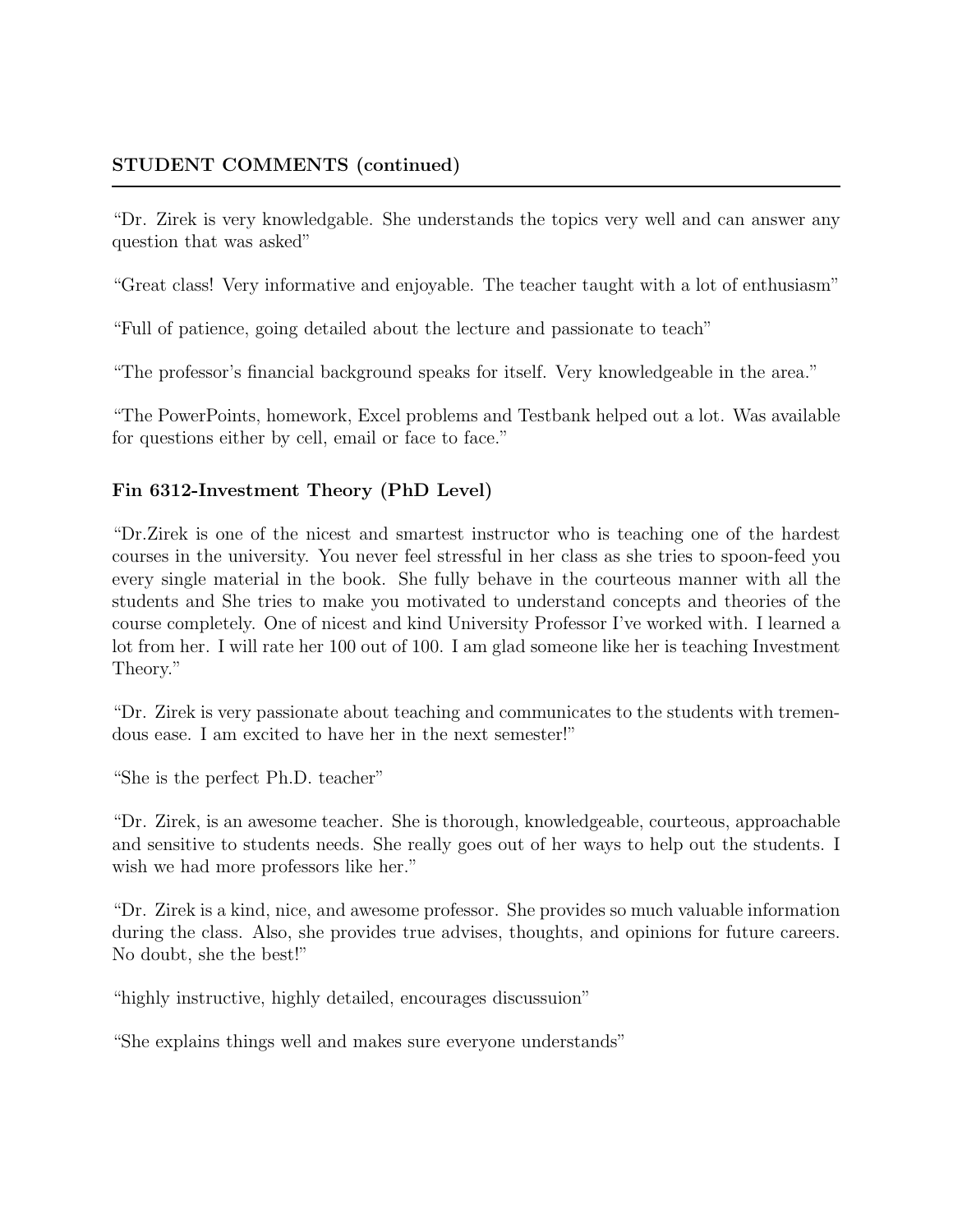#### STUDENT COMMENTS (continued)

"explanation of course material, cooperation with the students, reviews before the exams, study guides and all the help she provides to ease up things for us."

"Fairness, patience, and I liked the fact that she remembers our names. Thumps up"

"She is very knowledgable. I love investment and her class was very useful to me. Keep doing what you are doing."

## Econ 6204-Macroeconomic Theory (PhD Level)

"One of the best teachers I have in my academic life. Prof. Zirek is a wonderful person with an immense appetite to help her students. I wish I had more classes with her!"

"Dr. Zirek is knowledgeable, very courteous and respectful toward students. I like the fact that she never becomes of fensive if she does not know an answer on the top of her head. In answering questions, she thinks out things so we can follow along her thought process and learn to connect dots."

"Dr. Zirek is a great young professor and I am so glad to take her courses. She treats a student fairly and encourages always. She also inspires me to study investment which I was not interested in. She is great and hope I take her course as much as I can."

"Dr Zirek, is open to questions and give us chance to interact with her."

"Very flexible and helpful outside of the class for any questions"

"One strength of Dr. Zirek compared to other professors is her command of the English language. She is very easy to understand and was very clear in her presentation and preparation"

"Very smart and very kind"

"She explains everything very clearly and makes sure everyone understands"

"Dr. Zirek was enthusiastic about the subject matter and encouraged class discussion."